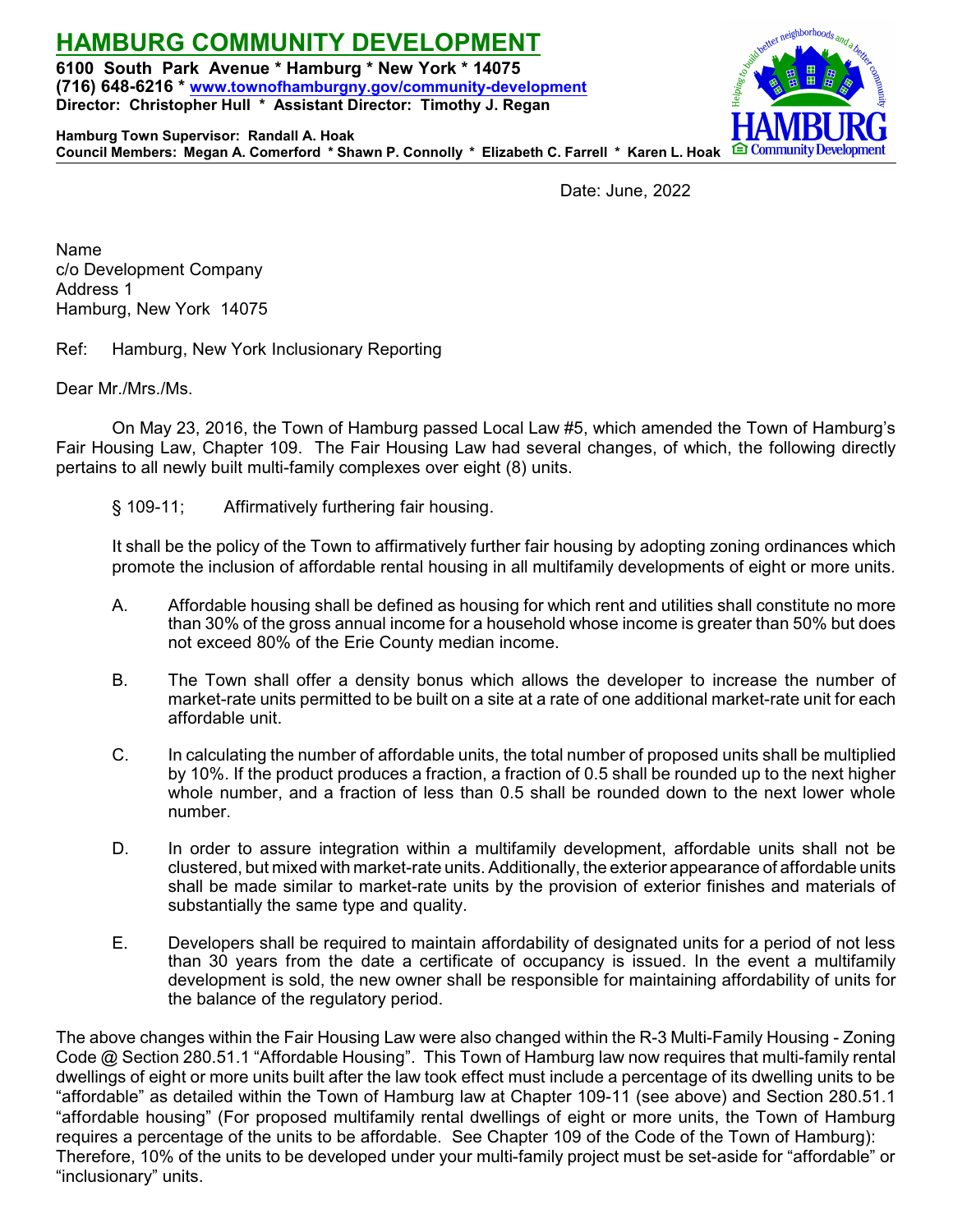### 1) **PDF version of the HUD income calculation user manual for use - attached.**

Using the attached PDF manual/forms, you can figure incomes using a HUD certified process. This may seem intimidating, but actually is not that cumbrous. Using HUD's form(s) are acceptable as long as the correct annual income limits are utilized (ex: 2022 income limits released June 15, 2022- see below). Return the towns "Inclusionary Zoning Reporting/Verification" form and the printout from the HUD certified income process to our office for each of the inclusionary units.

**The HUD Income Eligibility Calculator User Manual can walk you through the process on how to determine incomes for persons/families under 80%Erie County Median Income (ECMI) See link below:**

https://files.hudexchange.info/resources/documents/CPDIncomeEligibilityCalculator\_User\_Manual.pdf

## **CDBG Income Limits:**

**Income Eligibility Schedule - As at 5/2021 (As determined by HUD/Subject to change at any time)**

### **Family Maximum**

| Size:            | Allowable Income: |                                                                         |  |
|------------------|-------------------|-------------------------------------------------------------------------|--|
| $\mathbf 1$      | \$49,150          |                                                                         |  |
| $\mathbf{2}$     | \$56,150          | <b>Family size &amp; income must be below the levels on this chart:</b> |  |
| $\mathbf{3}$     | \$63,150          |                                                                         |  |
| $\boldsymbol{4}$ | \$70,150          |                                                                         |  |
| 5                | \$75,800          |                                                                         |  |
| 6                | \$81,400          |                                                                         |  |
| 7                | \$87,000          |                                                                         |  |
| 8 or more        | \$92,600          |                                                                         |  |

#### **OR**

2) Utilize the attached "Inclusionary Zoning Reporting/Verification form" which can also be utilized to figure income values of a client. Using this form will also require all pertinent documentation listed on Exhibit "A" of this form. These manual calculations and all income documents will be verified at our office upon receipt for completion.

### Inclusionary Zoning Reporting/Verification forms:

- Side A) Reporting/Verification form.
- Side B) Exhibit "A": Lists required income documentation from client(s) to reside within the "inclusionary unit". (This lists all possible types of documentation to ask for).

Each time an "inclusionary unit" is available or when one becomes available via the rental process (ie: month-tomonth, annual, etc.), this process must be completed. This process will be required for any new multi-family units built within the Town of Hamburg from now on. If you should have any questions about this process or its forms, please contact our department at (716) 648 - 6216. Again for each unit/instance, please complete and return the following to our office:

- A) Completed Inclusionary Zoning Reporting/Verification Form.
- B) Income verification documents for the client(s) renting the "inclusionary units", whether by process 1 or 2 above.

Our office suggests that you keep a set of these files/documents for each client/family within your offices as well as returning the required documents to our office so that if/when our office have to monitor the complexes files, you will have the required records on file. Again, thank you for your cooperation with this "inclusionary zoning" process and the Town of Hamburg's Fair Housing Law. We will continue to work with you on this process.

Respectfully,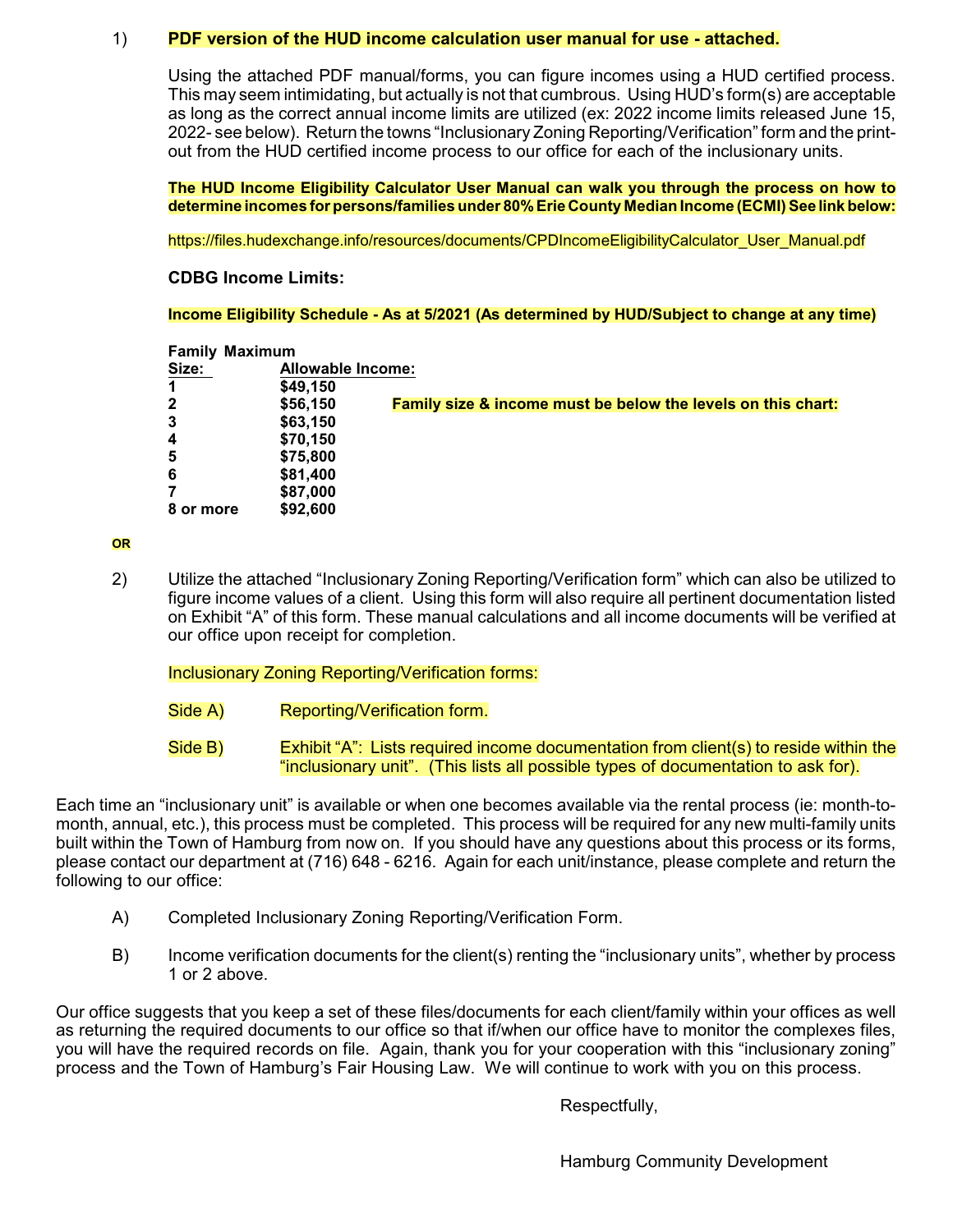| <b>HAMBURG COMMUNITY DEVELOPMENT</b><br>6100 South Park Avenue * Hamburg * New York * 14075<br>(716) 648-6216 * www.townofhamburgny.gov/community-development<br>Director: Christopher Hull * Assistant Director: Timothy J. Regan | ster neighborhoods and<br>community                                                             |                                                                                                                               |         |  |  |
|------------------------------------------------------------------------------------------------------------------------------------------------------------------------------------------------------------------------------------|-------------------------------------------------------------------------------------------------|-------------------------------------------------------------------------------------------------------------------------------|---------|--|--|
| Hamburg Town Supervisor: Randall A. Hoak                                                                                                                                                                                           |                                                                                                 | Council Members: Megan A. Comerford * Shawn P. Connolly * Elizabeth C. Farrell * Karen L. Hoak <sup>1</sup> Community Develop |         |  |  |
| <b>TOWN OF HAMBURG</b><br><b>INCLUSIONARY ZONING "REPORTING/VERIFICATION" FORM - PY 2022</b>                                                                                                                                       |                                                                                                 |                                                                                                                               |         |  |  |
| DATE:<br><u>and the companion of the companion of</u>                                                                                                                                                                              |                                                                                                 |                                                                                                                               |         |  |  |
|                                                                                                                                                                                                                                    |                                                                                                 | NUMBER OF PEOPLE TO RESIDE WITHIN THE "INCLUSIONARY" RENTAL UNIT:                                                             |         |  |  |
| NAME(S) & AGES OF MEMBER(S)<br><b>RESIDING WITHIN INCLUSIONARY</b><br><b>RENTAL UNIT:</b>                                                                                                                                          |                                                                                                 |                                                                                                                               |         |  |  |
|                                                                                                                                                                                                                                    |                                                                                                 |                                                                                                                               |         |  |  |
|                                                                                                                                                                                                                                    |                                                                                                 |                                                                                                                               |         |  |  |
| <b>INCLUSIONARY RENTAL UNIT ADDRESS:</b>                                                                                                                                                                                           |                                                                                                 |                                                                                                                               |         |  |  |
| <b>HOUSEHOLD MEMBERS</b><br><b>PHONE NUMBERS:</b>                                                                                                                                                                                  | $(H)$ :                                                                                         | $(W)$ :                                                                                                                       | (Cell): |  |  |
| <b>MONTHLY INCOME OF HOUSEHOLD:</b>                                                                                                                                                                                                |                                                                                                 |                                                                                                                               |         |  |  |
|                                                                                                                                                                                                                                    |                                                                                                 | MONTHLY RENT/UTILITIES FOR INCLUSIONARY RENTAL UNIT:                                                                          |         |  |  |
|                                                                                                                                                                                                                                    |                                                                                                 | Income Eligibility Schedule - As at 6/15/2022 (As determined by HUD - Subject to change at any time)                          |         |  |  |
| Family<br>Size:<br>1<br>$\boldsymbol{2}$<br>3<br>4<br>5                                                                                                                                                                            | <b>Maximum</b><br>Allowable Income:<br>\$49,150<br>\$56,150<br>\$63,150<br>\$70,150<br>\$75,800 | Family size & income must be below the levels on this chart:                                                                  |         |  |  |
| 6<br>7<br>8 or more                                                                                                                                                                                                                | \$81,400<br>\$87,000<br>\$92,600                                                                |                                                                                                                               |         |  |  |

Under the Town of Hamburg's Law; an "Inclusionary Rental Unit" is defined as **"Housing for which rent and utilities shall constitute no more than thirty percent of the gross annual income for a household whose income is at or less than eighty percent of the Erie County Median Income for their family size"**.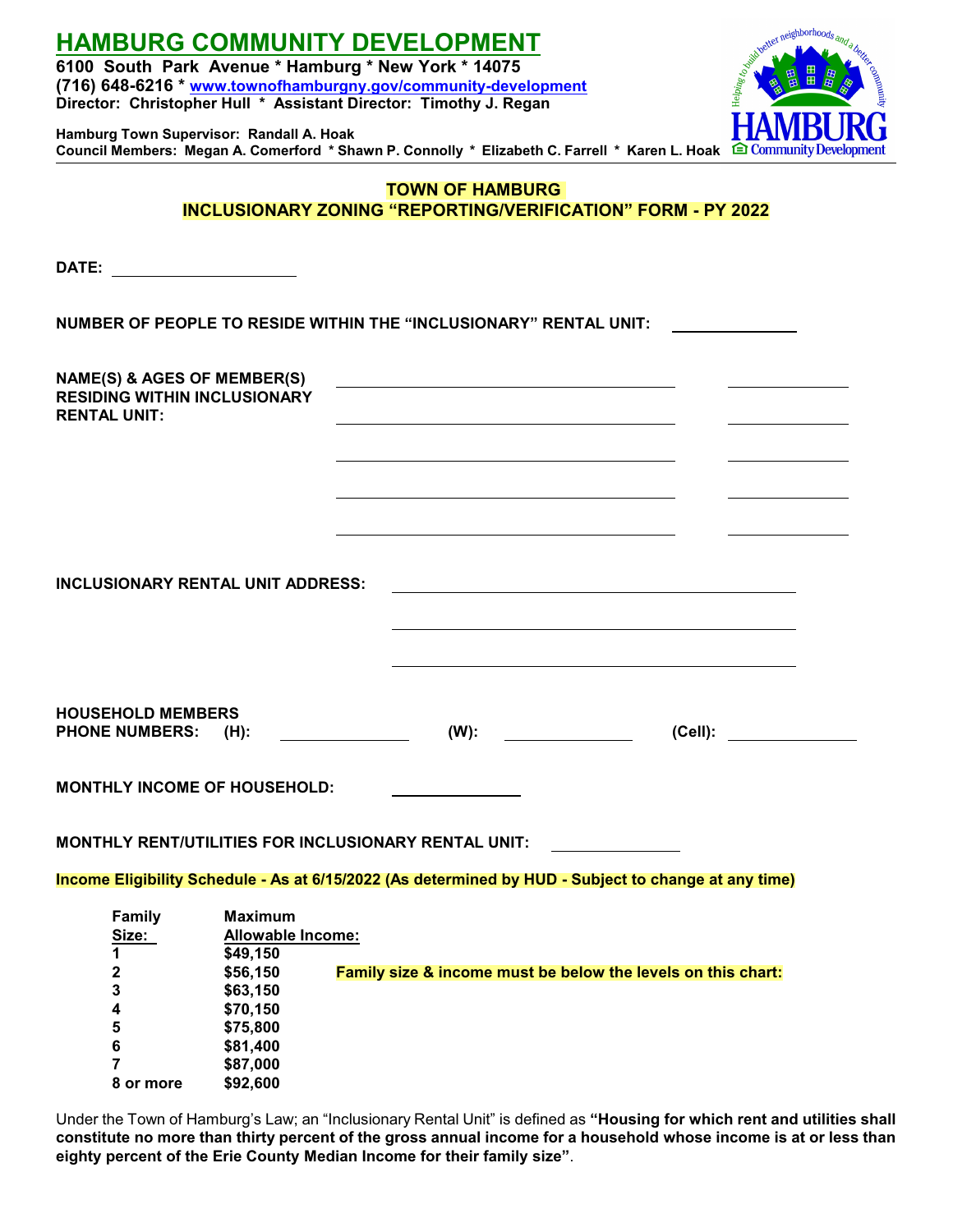**HAMBURG COMMUNITY DEVELOPMENT 6100 South Park Avenue \* Hamburg \* New York \* 14075 (716) 648-6216 \* [www.townofhamburgny.gov/community-development](http://www.townofhamburgny.com/cdbg) Director: Christopher Hull \* Assistant Director: Timothy J. Regan**



**Hamburg Town Supervisor: Randall A. Hoak Council Members: Megan A. Comerford \* Shawn P. Connolly \* Elizabeth C. Farrell \* Karen L. Hoak**

# **EXHIBIT "A"**

# **Town of Hamburg Fair Housing Law Required Income Verification Documents**

## **(Provide copies of the following documents for each person within inclusionary unit(s))**

- 1) Copy of 2021 federal and state income tax filings, including all schedules & W2's.
- 2) Verification of ALL checking and savings accounts, interest and annuities:

\* Provide last two (2) months' statements from all of your financial institutions for proof of each account.

3) Verifications of employment:

\* Four (4) most recent pay stubs for all employed persons who are eighteen (18) years of age or older.

- 4) Verification of benefits (Benefit Statement from source is REQUIRED):
	- a) Social Security
	- b) Pension
	- c) SSI
	- d) Disability
	- e) Alimony/child support: Include court documents/transcripts, etc. detailing support payments
	- f) Food stamps/HEAP/Etc.
	- g) Veterans
	- h) Unemployment
	- I) Welfare
	- j) Insurance dividends
	- k) Other
- 5) Verification of ANY land owned: Deed or title to property.
- 6) Verification of ANY Certificates of Deposit: Produce all financial documentation.
- 7) Verification of all other income from insurance policies, annuities, settlements, etc.:
	- \* Provide all relevant statements/documentation.
- 8) Copies of divorce settlement papers, etc., if applicable:

\* Please ensure that you include court transcripts detailing allocation of assets.